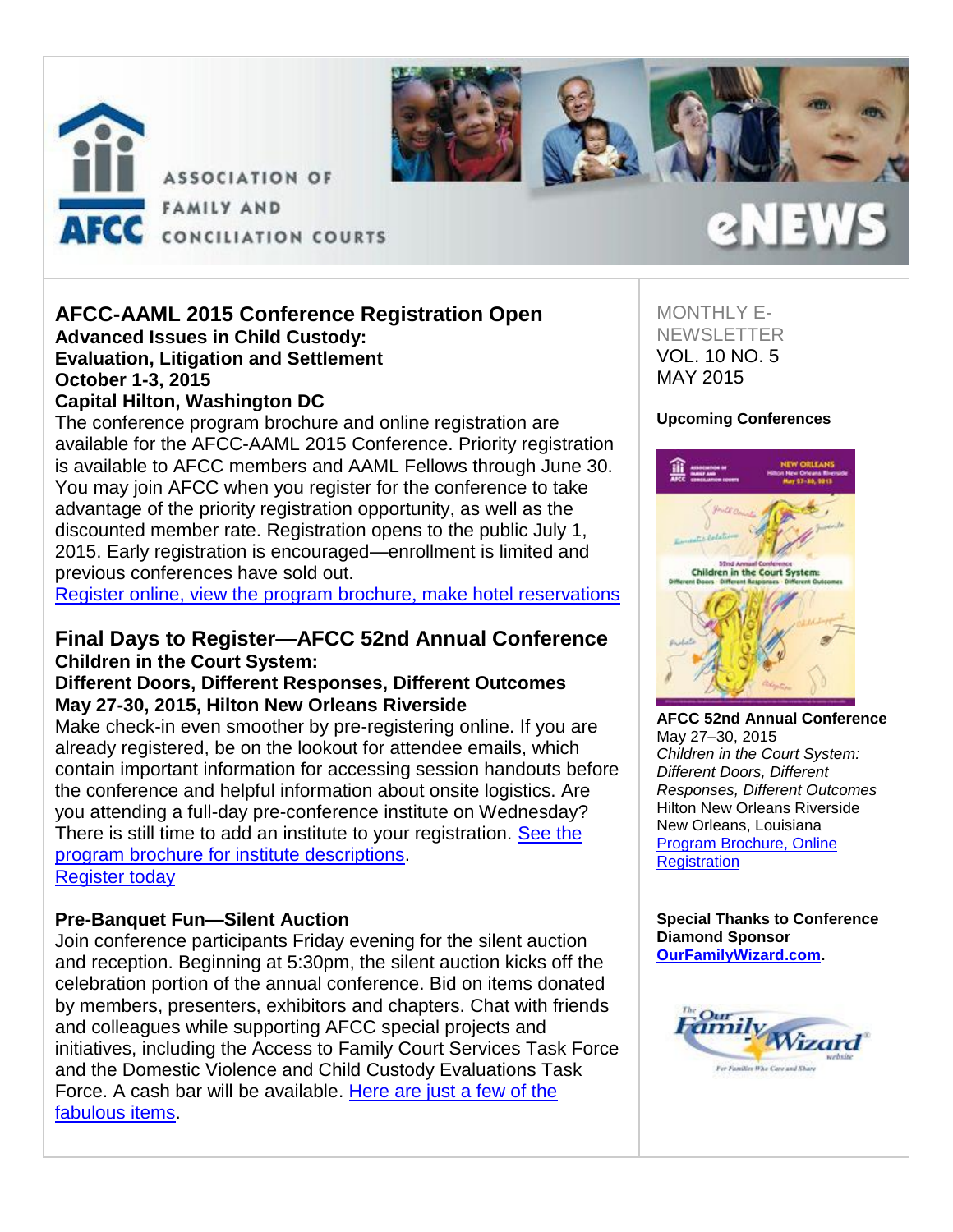## **Banquet Entertainment**

David Fitzsimmons will wow us with his one-of-a-kind stand-up cartoonist act. Known as the "fastest draw west of the Potomac," his cartoons and columns appear in the *Arizona Daily Star* and are syndicated in over 700 news publications. The award-winning writer and cartoonist has opened for PBS's Mark Russell and has entertained conference goers across the US. [Visit his blog](http://afcc.networkats.com/members_online/utilities/emailct.asp?959496bc2011b5110fd75d2598823b1a95b885aab36e8be51f3f15c076bb3e8fe8b6a543fabe3322) to get a taste of what's in store.

# **Ten Tips for Working with Interpreters and Translators in a Court Setting**

*Grace Hawkins, LCSW, Director, Conciliation Court, Arizona Superior Court, Pima County and Hon. Emile Kruzick, Superior Court of Justice, Toronto Region*

Have you ever wondered what the difference is between an interpreter and a translator? Interpreters work in oral or sign languages between two people who do not speak the same language and are a cultural and linguistic bridge between those two people. They use informal spoken rules of language to convey the message orally. Translators work with the written word. They take a document in a source language (Spanish) and turn that into a document in the target language (English). They bridge the gap between two parties who do not speak the same language in writing and use the formal written rules of language to do so, including syntax, grammar, punctuation and idiomatic usage. Both interpreters and translators transfer meaning from one language to another language. Here are some tips for working with translators and interpreters in a court setting.

[Read more](http://afcc.networkats.com/members_online/utilities/emailct.asp?cb327eba9324ceae39e88725722c74c52c7443dcb36e8be51f3f15c076bb3e8fe8b6a543fabe3322)

# **Special Immigrant Juvenile Status and Family Courts**

*Howard Davidson, Director, American Bar Association's Center on Children and the Law*

State courts with jurisdiction over the care and custody of children play a critical role in protecting abused, neglected or abandoned immigrant youth. Special immigrant juvenile status (SIJS) is a form of humanitarian relief that can provide eligible youth protection from deportation and future harm. Involvement of a state court is unique to SIJS among forms of federal immigration relief; youth cannot even file an SIJS petition with federal authorities without first securing a state court order that includes specific findings. Particularly given the recent numbers of unaccompanied youth entering the United States, state courts must be aware of SIJS to protect particularly vulnerable immigrant youth in a timely and effective manner.

[Read more](http://afcc.networkats.com/members_online/utilities/emailct.asp?be9ce960b017f03400c850b4174c28fe02eacb2fb36e8be51f3f15c076bb3e8fe8b6a543fabe3322)

# **Chapter News**

Congratulations to **Mary M. Ferriter, JD, MPA**, the new



#### **AFCC-AAML Conference** *Advanced Issues in Child Custody Evaluation, Litigation and Settlement*

October 1–3, 2015 Capital Hilton Washington, DC [Program Brochure, Online](http://afcc.networkats.com/members_online/utilities/emailct.asp?a48fc62c644c771feb73e6cdf461e69922b932e5b36e8be51f3f15c076bb3e8fe8b6a543fabe3322)  **Registration** 

#### **AFCC Regional Conference**

*Do You Hear What I Hear? Listening to the Voice of the Child* November 5–7, 2015 Hyatt Regency Columbus Columbus, Ohio [More information](http://afcc.networkats.com/members_online/utilities/emailct.asp?242d4b8f405d83895ffa0e9843f349e56981612bb36e8be51f3f15c076bb3e8fe8b6a543fabe3322) 

#### **AFCC 53rd Annual Conference**

June 1–4, 2016 Sheraton Seattle Hotel Seattle, Washington

**AFCC 12th Symposium on Child Custody Evaluations** November 3–5, 2016 Sheraton Atlanta Hotel Atlanta, Georgia

#### **AFCC Chapter Annual Conferences**

## **Minnesota Chapter Annual Conference**  July 16, 2015

University of Minnesota Continuing Education Center St. Paul, Minnesota [More information](http://afcc.networkats.com/members_online/utilities/emailct.asp?d350cda047da20e81212791ac64f56a0f7dc4800b36e8be51f3f15c076bb3e8fe8b6a543fabe3322) 

**Australia Chapter Annual Conference**  August 14–15, 2015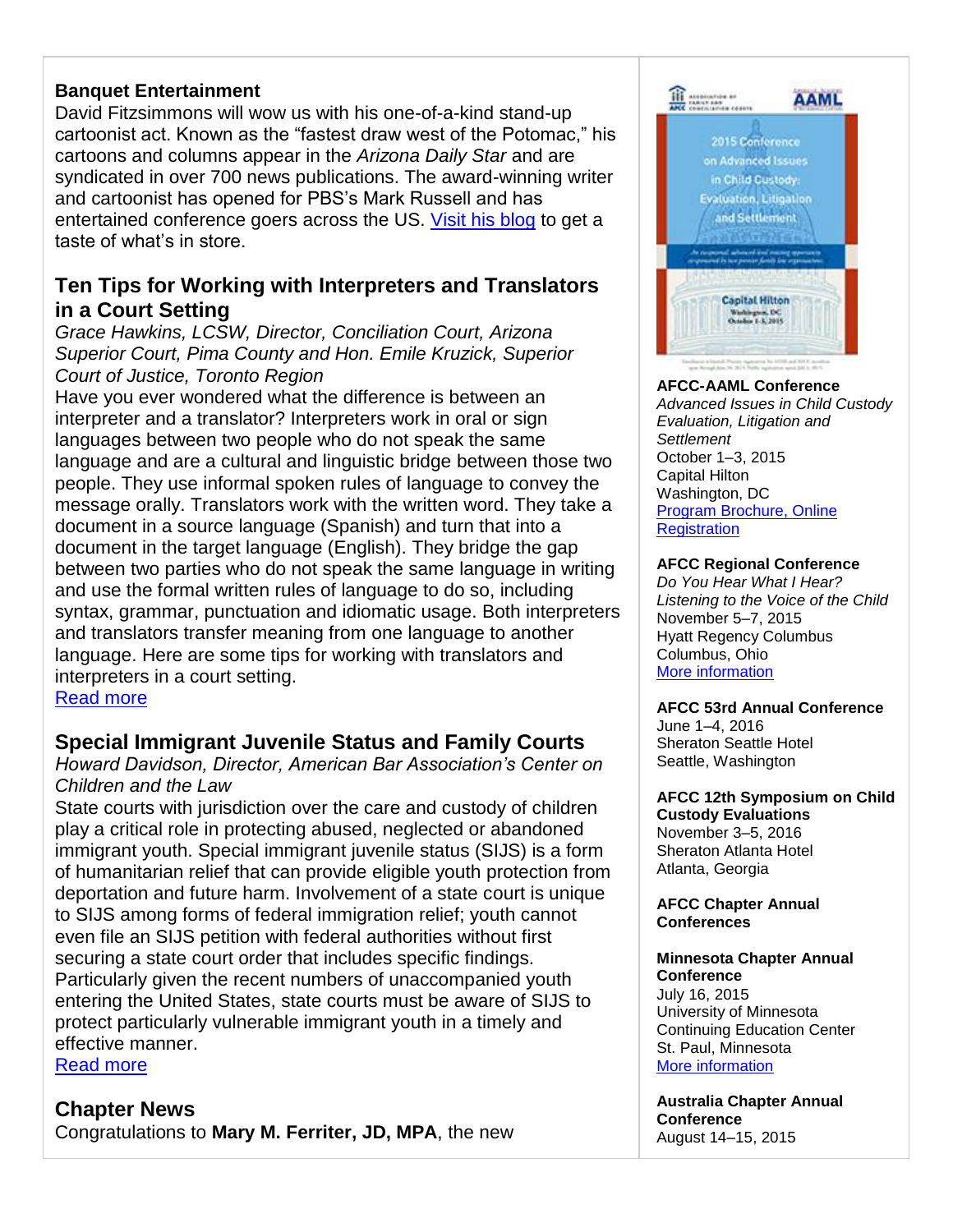Massachusetts Chapter President.

# **Family Court Review Authors Present in New Orleans**

Guest editor of the April 2015 *Family Court Review*, Special Issue on Parenting Time and Co-Parenting for Unmarried Parents, Jessica Pearson, PhD, and authors of articles featured in this issue are part of the conference faculty for the AFCC 52nd Annual Conference in New Orleans. Read their articles before attending to get the most out of your sessions. Planning to read on the plane? Wiley has you covered. Read *FCR* articles on any device with enhanced article view. Authors scheduled to present in New Orleans are noted with an asterisk.

[Members log in to access](http://afcc.networkats.com/members_online/utilities/emailct.asp?298ad689c9c0ee93852d6544cbf58b889c87a25bb36e8be51f3f15c076bb3e8fe8b6a543fabe3322) *FCR* [Table of contents and abstracts](http://afcc.networkats.com/members_online/utilities/emailct.asp?0062f82fdc552b7eb6aae2ba26182220da37c4f6b36e8be51f3f15c076bb3e8fe8b6a543fabe3322)

# **Publication of the Month**

### **Innovations in Interventions with High Conflict Families**

This volume offers six distinct approaches to working with high conflict families. Chapters present the reader with the information necessary to implement, replicate, or expand the models featured a must-read for every professional who works with separating and divorcing families. Editors: Linda B. Fieldstone and Christine A. Coates.

[View the appendices and table of contents](http://afcc.networkats.com/members_online/utilities/emailct.asp?98d64f85512d38824d9e78b08b9d83697c67e6f7b36e8be51f3f15c076bb3e8fe8b6a543fabe3322) [Purchase AFCC publications—members save 15%](http://afcc.networkats.com/members_online/utilities/emailct.asp?3d1dad9a41ac955ca197276eacbdaa34d2944429b36e8be51f3f15c076bb3e8fe8b6a543fabe3322)

# **Conference of Interest**

The NCJFCJ 78th Annual Conference will be held in Austin, Texas, July 26-29, 2015. The program features a wide range of juvenile and family law topics including child abuse and neglect, trauma, custody and visitation, judicial leadership, juvenile justice, sex trafficking of minors, family violence, drug courts, psychotropic medications, children testifying in court, detention alternatives, substance abuse, and the adolescent brain.

[More information](http://afcc.networkats.com/members_online/utilities/emailct.asp?75c382e4b8fb0477c412a52f4427ee9398175400b36e8be51f3f15c076bb3e8fe8b6a543fabe3322) 

## **Family Law in the News**

# **Room for Debate: Collecting Child Support Without Making Matters Worse**

*Debaters: Jacquelyn Boggess, Center for Family Policy and Practice; Kezia Willingham, writer; Kenneth Braswell, Fathers Incorporated; Colleen Eubanks, National Child Support Enforcement Association*

# *The New York Times*

When the family of Walter Scott, who was shot in the back by a South Carolina police officer, said he may have fled for fear of being jailed for nonpayment of child support, it brought attention to the difficulties these obligations can pose for poor fathers. About 70 percent of the uncollected child support debt is owed by parents

Sydney Shangri La Hotel Sydney, Australia [More information](http://afcc.networkats.com/members_online/utilities/emailct.asp?5665b616c686b057829283313f6f77596fe868b1b36e8be51f3f15c076bb3e8fe8b6a543fabe3322) 

#### **Florida Chapter Annual Conference**  October 1–2, 2015 Holiday Inn Tampa West Shore Tampa, Florida [More information](http://afcc.networkats.com/members_online/utilities/emailct.asp?3583fb8713396c28c4cbbf0eaef1717dec6ec6ffb36e8be51f3f15c076bb3e8fe8b6a543fabe3322)

#### **Colorado Chapter Annual Conference**

October 9–11, 2015 Beaver Run Resort Breckenridge, Colorado [More Information](http://afcc.networkats.com/members_online/utilities/emailct.asp?29887beff34916898867be5bf1acefecd69419f7b36e8be51f3f15c076bb3e8fe8b6a543fabe3322) 

# **Ontario Chapter Annual**

**Conference**  October 23, 2015 Toronto Reference Library, Yonge Street Toronto, Ontario [More information](http://afcc.networkats.com/members_online/utilities/emailct.asp?abe6a42e78850b3a5fd497316e161dd886210bacb36e8be51f3f15c076bb3e8fe8b6a543fabe3322) 

#### **California Chapter Annual Conference**

February 19-21, 2016 InterContinental Mark Hopkins San Francisco, California [More information](http://afcc.networkats.com/members_online/utilities/emailct.asp?e70168bcc1f0d4c4b44deb7cd875a8add9d38701b36e8be51f3f15c076bb3e8fe8b6a543fabe3322) 

### **Join AFCC**

Are you a member? [Join](http://afcc.networkats.com/members_online/utilities/emailct.asp?83d281db13b41060ebdc13f7fa7a96c280a1bf2bb36e8be51f3f15c076bb3e8fe8b6a543fabe3322) or [Renew](http://afcc.networkats.com/members_online/utilities/emailct.asp?0428917e726c20e3b2cb8b735dc09107ee3c16e0b36e8be51f3f15c076bb3e8fe8b6a543fabe3322)

AFCC offers member benefits that promote excellence in practice. [View member benefits](http://afcc.networkats.com/members_online/utilities/emailct.asp?15f3634853ec9280a93f9393583635402d352250b36e8be51f3f15c076bb3e8fe8b6a543fabe3322)

#### **Ask the Experts**

Is there a topic you would like to see covered by an AFCC Ask the Experts piece? [Email your suggestion](mailto:editor@afccnet.org)

The opinions expressed in articles published or linked to in the *AFCC eNEWS* are those of the authors and do not necessarily reflect the positions of the Association of Family and Conciliation Courts.

Readers are welcomed and encouraged to forward this enewsletter to interested colleagues. [Learn more or](http://afcc.networkats.com/members_online/utilities/emailct.asp?1a4a06f99920c12ae6907fba17fe6b48b465c179b36e8be51f3f15c076bb3e8fe8b6a543fabe3322)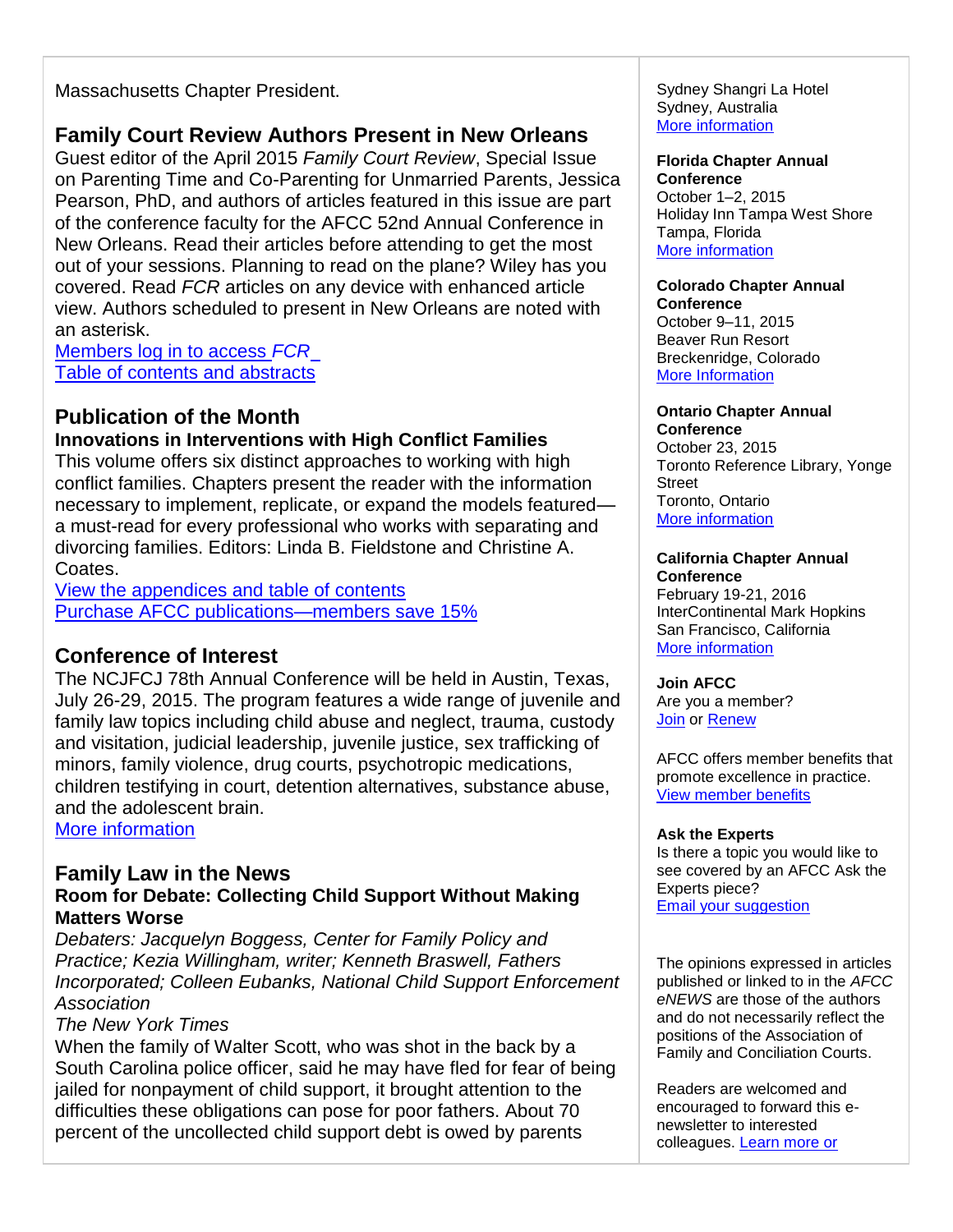who make less than \$10,000 a year. But even those who can't pay are often jailed for noncompliance, making it harder for them to pay their debts and often costing them their jobs. How can child support be reformed so that children are provided for without lives of poor families being damaged?

[Read more](http://afcc.networkats.com/members_online/utilities/emailct.asp?23562e15b750ecf3650c5df6e1673c0cbcb7b408b36e8be51f3f15c076bb3e8fe8b6a543fabe3322) 

### **This Divorce Arrangement Stresses Kids Out Most**

*Mandy Oaklander, TIME* Regarding the well-being of kids with divorced parents, the debate over what kind of custody arrangement is best rages on. But a new study, published Monday in the *Journal of Epidemiology & Community Health*, suggests that children fare better when they spend time living with both of their parents. [Read more](http://afcc.networkats.com/members_online/utilities/emailct.asp?0b3a0ea41ae48d84374c8e370fcd6170b133078eb36e8be51f3f15c076bb3e8fe8b6a543fabe3322)

#### [subscribe.](http://afcc.networkats.com/members_online/utilities/emailct.asp?1a4a06f99920c12ae6907fba17fe6b48b465c179b36e8be51f3f15c076bb3e8fe8b6a543fabe3322)

**Editor:**  Erin Sommerfeld [editor@afccnet.org](mailto:editor@afccnet.org)



[Follow @AFCCtweets](http://afcc.networkats.com/members_online/utilities/emailct.asp?16e35f06fab979ba5615020de69c984916a00779b36e8be51f3f15c076bb3e8fe8b6a543fabe3322)  $\mathsf{in}$ Join the AFCC LinkedIn

**[Group](http://afcc.networkats.com/members_online/utilities/emailct.asp?0ebfa8c55ddae2bb05fad76cb39898326344ad31b36e8be51f3f15c076bb3e8fe8b6a543fabe3322)** 

**[Unsubscribe](mailto:afcc@afccnet.org)** 

AFCC 6525 Grand Teton Plaza Madison, WI 53719 608-664-3750 [afcc@afccnet.org](mailto:afcc@afccnet.org) [www.afccnet.org](http://afcc.networkats.com/members_online/utilities/emailct.asp?8669cccb2a75a83a259908350b0f52329875641bb36e8be51f3f15c076bb3e8fe8b6a543fabe3322)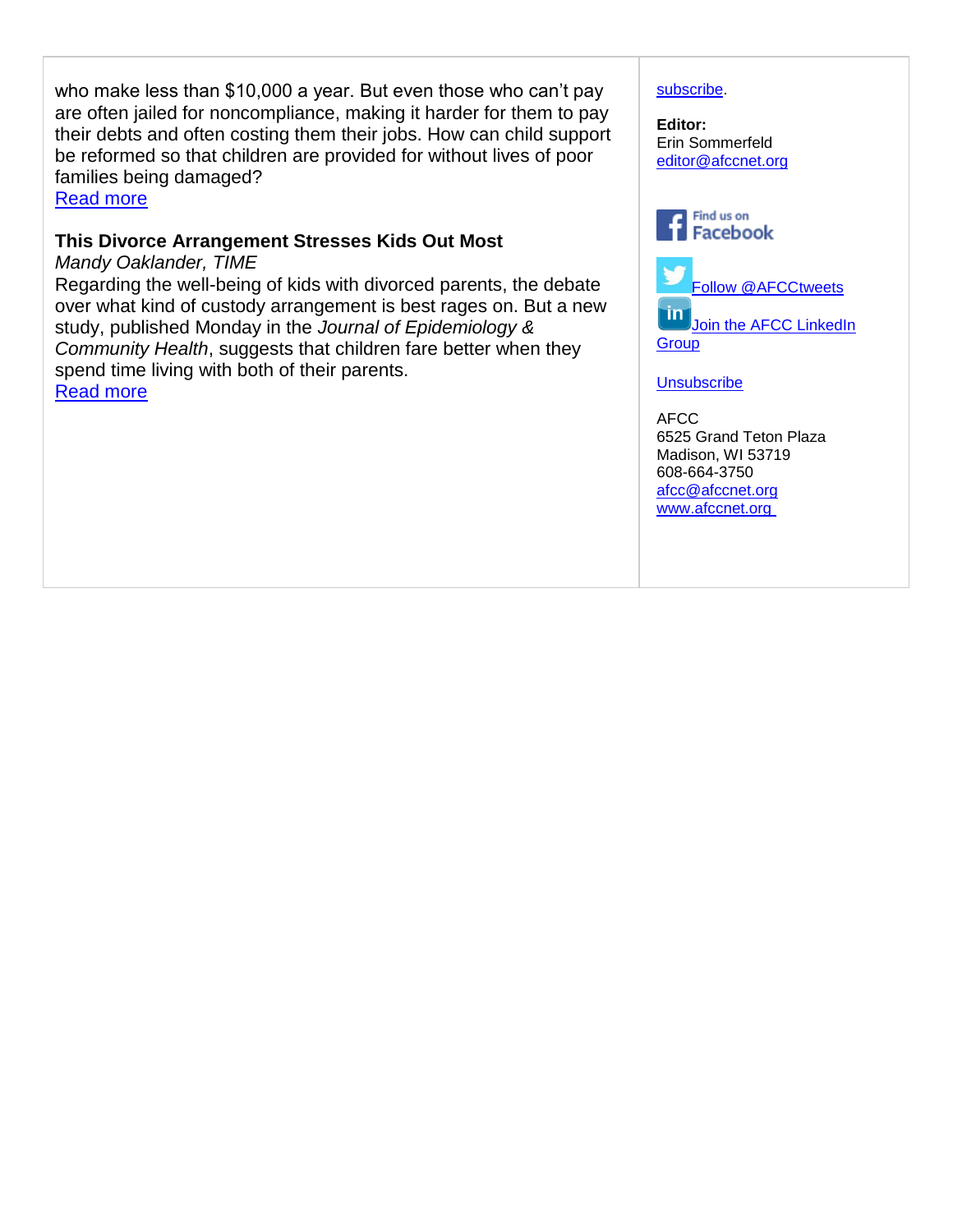

 $.10 N<sub>O</sub>$ . 5 MAY 2015

**Ten Tips for Working with Interpreters and Translators in a Court Setting**  *Grace Hawkins, LCSW, Director, Conciliation Court, Arizona Superior Court, Pima County and Hon. Emile Kruzick, Superior Court of Justice, Toronto Region* 

Have you ever wondered what the difference is between an interpreter and a translator? Interpreters work in oral or sign languages between two people who do not speak the same language and are a cultural and linguistic bridge between those two people. They use informal spoken rules of language to convey the message orally. Translators work with the written word. They take a document in a source language (Spanish) and turn that into a document in the target language (English). They bridge the gap between two parties who do not speak the same language in writing and use the formal written rules of language to do so, including syntax, grammar, punctuation and idiomatic usage. Both interpreters and translators transfer meaning from one language to another language. Here are some tips for working with translators and interpreters in a court setting.

**1. Are they qualified?** Ask for a resume that documents their training and education. A qualified professional will present their credentials when asked. An interpreter must have accreditation, pass the requisite exams and be qualified by the jurisdiction in which the interpretation takes place. In most jurisdictions the interpreter will be required to take an oath or affirm as to qualifications and proficiency in the two languages and have the ability to provide the service. Translators usually have an A and a B language. Sometimes translators work in only one direction, for example from Spanish to English. If they are bi-directional, they usually know both languages equally well. Be familiar with the certifications and qualifications that are required in your jurisdiction for interpreters and translators.

**2. If there is one available, work with the court interpreter's office in your jurisdiction.** There are times when the court provides the interpreter and times when the parties/lawyers are expected to do the hire. Many courts have court interpreters employed by the court to translate and/or interpret. They may know of interpreting or translation professionals who work in many different languages in your community who are qualified to do the work you are seeking. They are a valuable resource who may be able to steer you to other resources.

**3. Before hiring an interpreter or a translator negotiate all of the payment and job details up front.** Will they be paid by the job, by the day or by the hour if they are an interpreter? Will they be paid by the word, by the job or by the length of time it takes if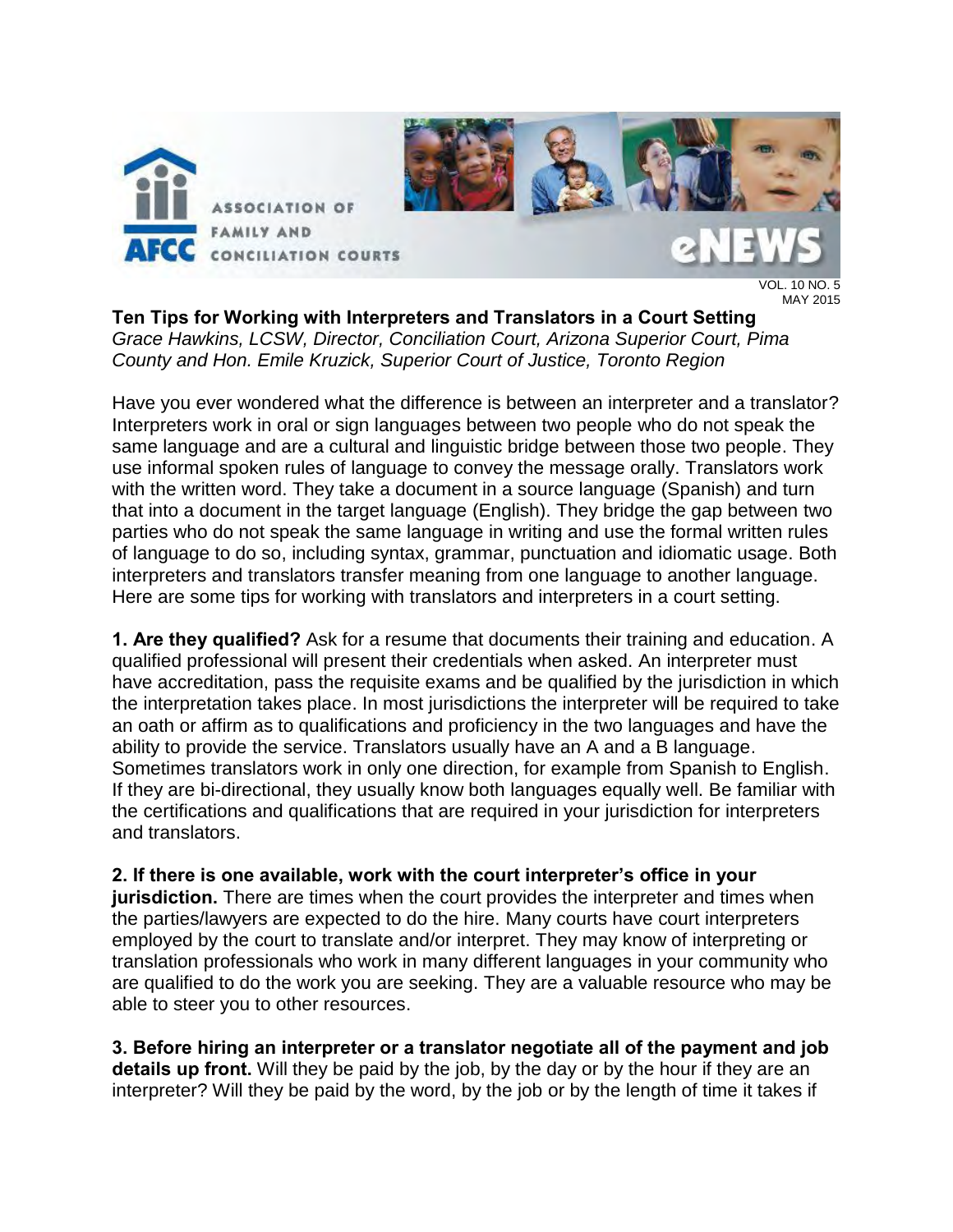they are a translator? Will they submit an invoice at the end of their service? What is the deadline for the completion of the translation? Having the details worked out up front will avoid misunderstandings and surprises upon completion of the work.

**4. Ask your interpreter up front what they need in order to do their job**. They may need you to repeat things or look up a word. Oral interpreters do their job in the moment. Be aware that interpreter fatigue is a risk of the job as the task is both physically and mentally challenging. The court should be informed if fatigue becomes a problem or if and when a break is necessary in the proceeding. In some areas if the session is going to go longer than an hour, two interpreters may be required.

**5. For interpreters, it is important to provide prep materials and as much information as possible about the case.** Provide the interpreter with information about the assignment to make the task easier and more efficient. If you will be referring to handouts or court orders, give those to the interpreter in advance. An interpreter should make an effort to become familiar with the legal terminology particular to the assignment. Dialectic differences in languages exist and may create problems. The court interpreter should be informed not to hesitate to seek direction from the court if there are difficulties with idiomatic expressions, culturally bound terms related to the language/culture or legal terminology or anything else that might interfere with their ability to provide adequate service.

**6. Conflicts of interest can occur in a case.** By providing the interpreter/translator advance information on the case, conflicts of interest can be avoided. Interpreters should maintain a professional relationship with court staff, lawyers, parties and witnesses to avoid the risks of partiality. Family members and friends should not be used as interpreters. An interpreter must use the best skills and judgment and interpret accurately without embellishing, omitting or editing, and they must keep all information confidential.

**7. Translators should have glossaries and informants available to them.** Someone who is familiar with the document should be available as a resource to the translator so they have someone to talk to if there is a question related to what the document is trying to convey. A document is not a live person, so the only way to get meaning from it is through the written word. The translator may need to speak to someone to clarify what it is they are trying to have the document convey. And if you have a glossary of what the terms you use in your area mean, give that to the translator as well.

**8. Give your translator the specifications on what the final document should look like.** Are you going to format the document or do you want them to add the headings, bold title, or insert photos? Tell them up front what the end product should look like.

**9. Whenever possible hire support and professional staff members who are bilingual.** Do not use an interpreter, if possible. Especially in family law cases, people are sharing private and personal information. When people get emotional they often revert to the language they are most comfortable speaking. If a large portion of your clientele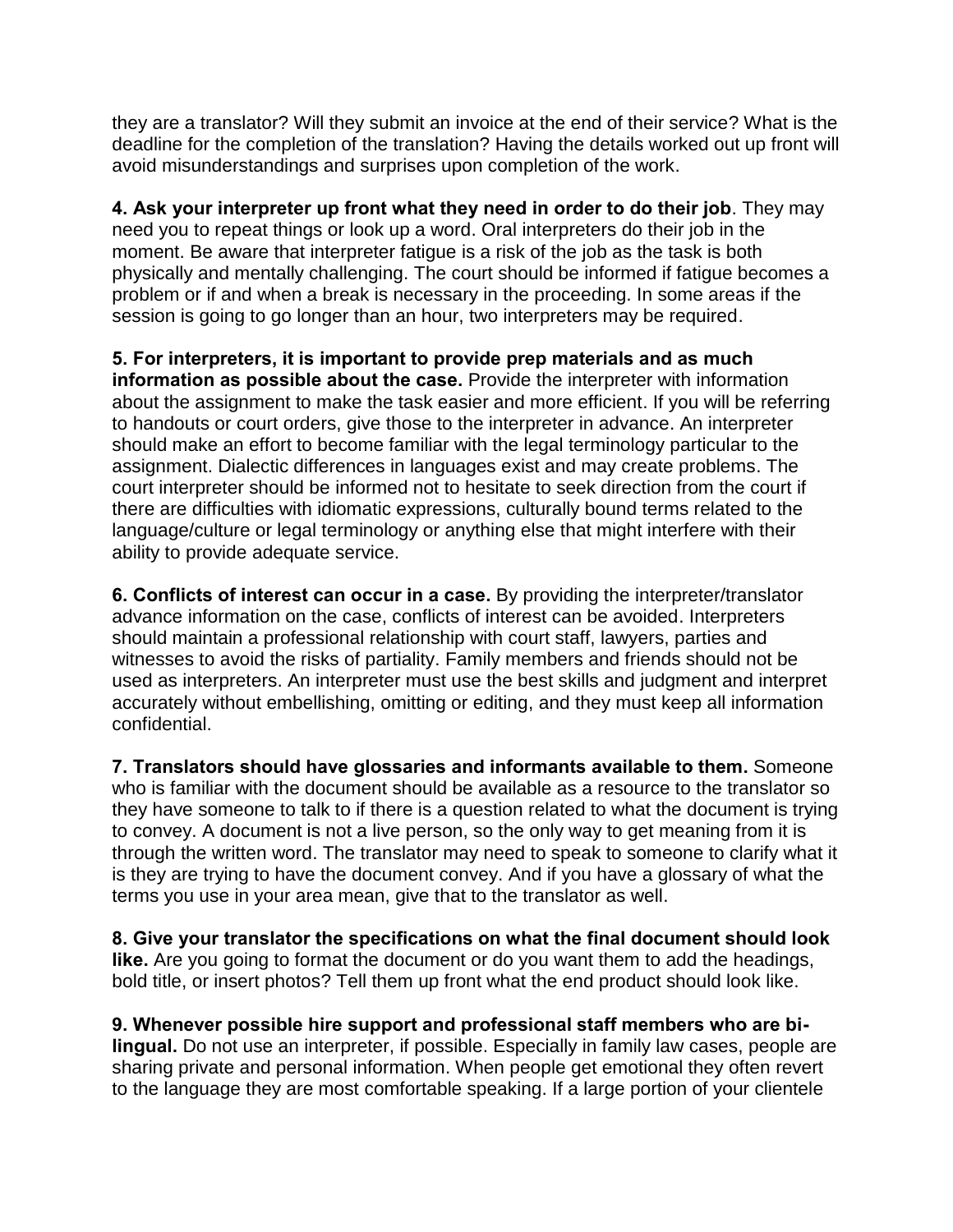speaks another language, having some staff fluent in that language will help to make the client feel more at ease.

**10. Language lines are an option for those in less populated areas and for lesser known languages.** There are some reputable telephonic interpreting services available. Do your research and if no other options are available in your local area, a language line may be a great resource for you. Just like a telephonic mediation or court hearing, you will miss verbal cues and body language, but with adjustments like asking for clarification and repeating back what was said for clarification, using remote interpreting will allow you to serve your clients.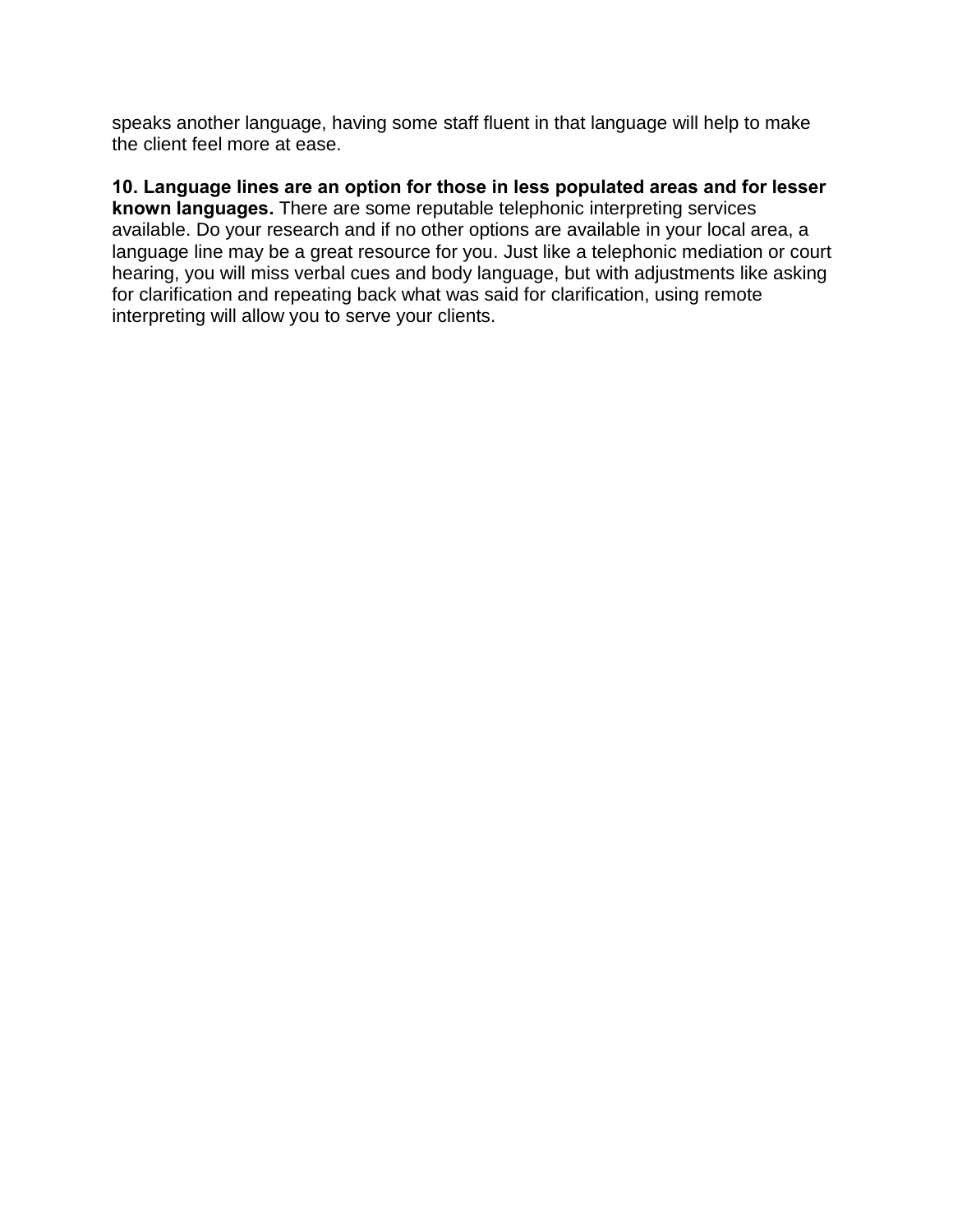

### **Special Immigrant Juvenile Status and Family Courts**

MAY 2015

*Howard Davidson, Director, American Bar Association's Center on Children and the Law* 

State courts with jurisdiction over the care and custody of children play a critical role in protecting abused, neglected or abandoned immigrant youth. Special Immigrant Juvenile Status (SIJS) is a form of humanitarian relief that can provide eligible youth protection from deportation and future harm. Involvement of a state court is unique to SIJS among forms of federal immigration relief; youth cannot even file an SIJS petition with federal authorities without first securing a state court order that includes specific findings. Particularly given the recent numbers of unaccompanied youth entering the United States, state courts must be aware of SIJS to protect particularly vulnerable immigrant youth in a timely and effective manner.

At the conclusion of this article is a request for your assistance. Over 68,000 unaccompanied children, largely from Central America, came to the United States in the 12 months ending August 31, 2014. Most were fleeing gangs, domestic violence, drug wars, violence, poverty, and other dangerous conditions. Most of these children and youth have been dispersed throughout the country, placed by the US Department of Health and Human Services, Office of Refugee Resettlement (ORR) with adult "sponsors." Sponsors are often extended family members, and are sometimes protective parents. These youth also may be or have been in federal custody: in ORR youth shelters, group homes, or foster homes. Youth in a variety of these settings could become involved in the family court (custody/guardianship), child welfare (dependency) or delinquency systems.

Some unaccompanied immigrant children and youth qualify for protection from deportation called Special Immigrant Juvenile Status (SIJS). For over 20 years, SIJS has provided eligible abused, neglected, and abandoned undocumented youth with a pathway to lawful permanent residency. SIJS is unique among forms of federal humanitarian relief because state courts play a critical role.

To be eligible for SIJS, a youth must be unmarried, under age 21 at the time he or she files a petition with US Citizen and Immigration Services (USCIS), under "juvenile" court jurisdiction, and in possession of a qualifying court order. The "juvenile" court that issues this order need not be the formal "juvenile court" but rather is broadly defined as a court with jurisdiction under state law to make determinations about the custody or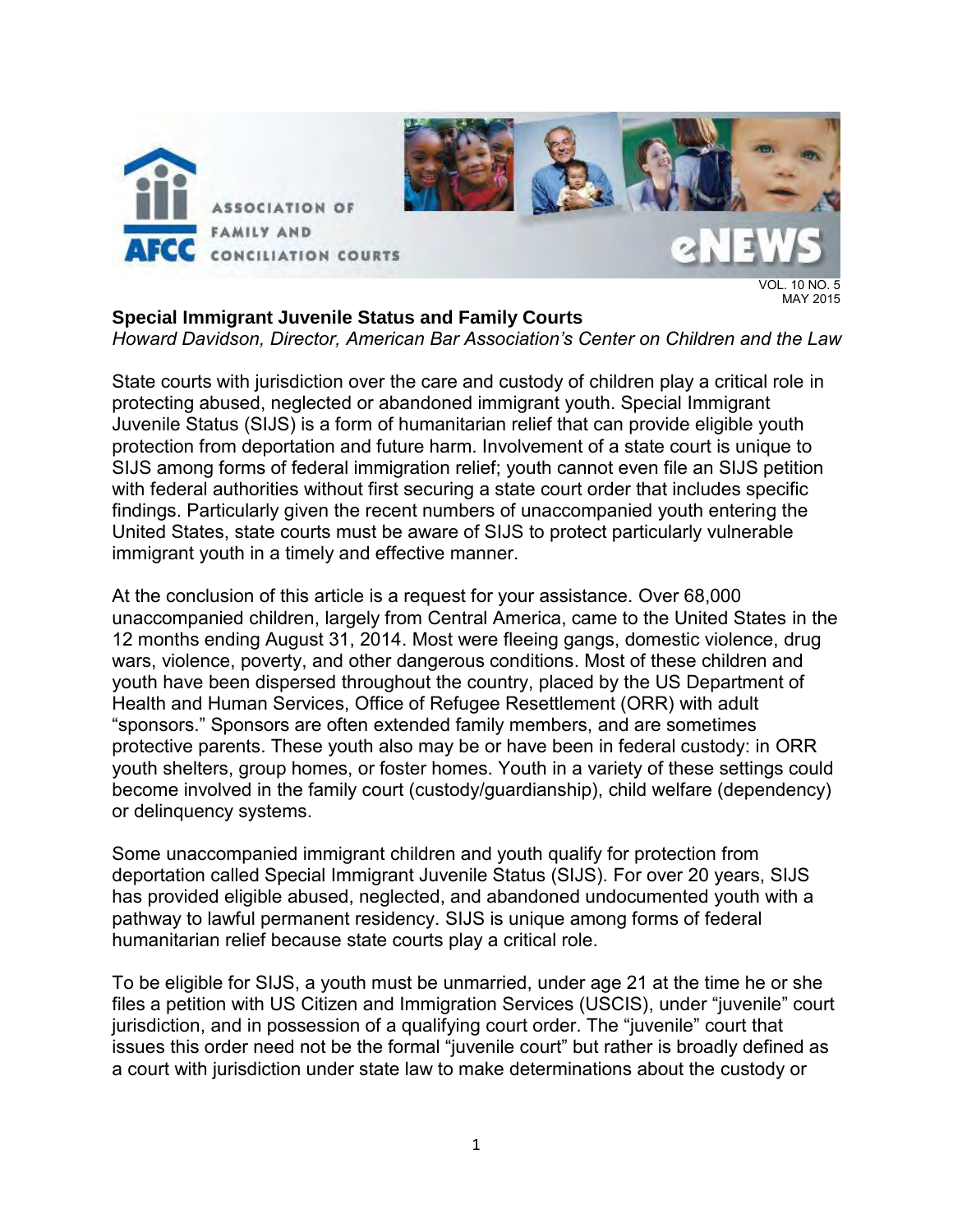care of a child. The court may be a juvenile, family, probate, orphans, guardianship, dependency, delinquency, or other court.

State courts were entrusted with this critical role because of the expertise they have in areas concerning the care and custody of children. Although these courts may commonly hear the types of cases through which SIJS predicate findings are sought (custody, guardianship, etc.), some courts may feel uncertain about ruling on an "immigration" case. However, the state court's role, as created by Congress, is not to issue an immigration determination—whether a youth receives SIJS is determined by federal authorities. The state court is charged only with using state law to evaluate questions of abuse, neglect or abandonment; parental reunification; and best interests of a child.

# **Qualifying Court Order**

The qualifying court order upon which a youth's eligibility for SIJS is contingent includes written factual findings that:

1. The child is dependent on the court or placed in the custody of a state agency, department, individual, or entity;

2. The child's reunification with one or both parents is not viable due to abuse, neglect, abandonment or a similar basis under state law; and

3. The child's best interest would not be served by being returned to the child's country of origin.

The goal of SIJS—to protect undocumented abused, neglected and abandoned youth has remained unchanged since Congress created this relief in the Immigration Act of 1990 (P.L. 101-649). But the requirements guiding state court predicate findings have been amended, most recently in the William Wilberforce Trafficking Victims Protection Reauthorization Act of 2008 (P.L.No. 110-457) (TVPRA). Notably, after the TVPRA, the youth does not need to be eligible for long-term foster care to qualify for SIJS. Now, the court considers whether eligible youth may be "dependent on a juvenile court" (although they need not be in the state's custody) *or* placed by a state court in the custody of an agency or individual. That is, SIJS findings may be part of or based on a case granting custody or guardianship to an individual, a child welfare or delinquency case, an adoption matter, or other proceedings over which the state court has jurisdiction.

Another change brought about by the TVPRA is the court determination that the child's reunification with one *or* both parents is not viable due to abuse, neglect, abandonment or a similar basis under state law. A youth living safely with one parent, but abused, neglected or abandoned by the other—whether while in the youth's country of origin or in the US—is eligible for SIJS.<sup>1</sup> This is true even where, under state law alone, a child might not normally be declared dependent because one parent is fit. Similarly, this finding could be made where a child's non-parent caregiver seeks guardianship of the

 $\overline{\phantom{a}}$ 1 *See, e.g., In re Marisol N.H.*, 979 N.Y.S.2d 643 (N.Y. App. Div. 2014).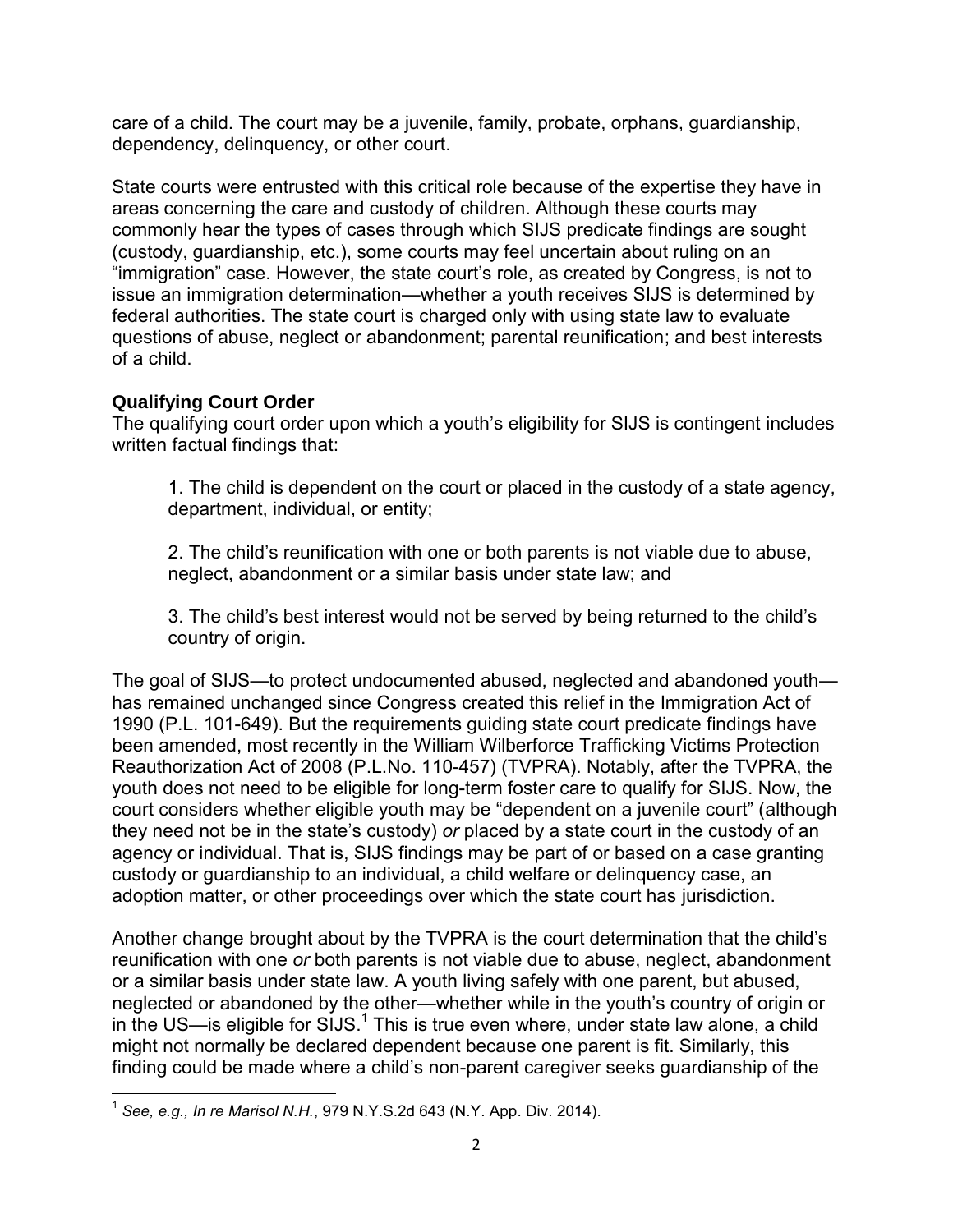child, because the non-abusing parent cannot viably care for the child. Termination of the parental rights of the parent with whom reunification is not viable is not required.

Finally, the court must also find that the youth's best interest would not be served by being returned to the youth's country of origin. Like any other best interest determination, this is a fact-specific, individualized assessment of a particular youth's medical and mental health needs, safety risks, educational opportunities, history, family connections, relationships with other supports, and other factors. The judge considering a request for SIJS predicate findings need not be an expert on conditions of the youth's country of origin, but rather be able to make a best interest determination based on the evidence presented.

The best interest determination, as well as the rulings on abuse, neglect or abandonment of the child and viability of reunification with one or both parents, should be included in the written order in a fact-specific and individualized matter, rather than a template restatement of the federal statutory SIJS language.

## **Evidence**

Though courts hearing requests for SIJS predicate findings routinely hear cases involving some form of care and custody of a child, SIJS matters may depart from standard cases in the types of evidence available. Unaccompanied immigrant youth may have experienced traumatic events in their country of origin or on their journey to the US, and have great difficulty testifying about their experiences. Corroborating witnesses are rarely available, as these youth arrived in the US unaccompanied and the relative or sponsor with whom they currently live may not have first-hand knowledge of the abuse, neglect or abandonment the youth suffered. Additionally, depending on where the youth lived, official documentation such as birth certificates may be near impossible to obtain.

State courts hearing SIJS requests weigh the evidence that is presented as best they can. California, for example, has provided guidance specifically on the issue of evidence in SIJS matters (among many others). Recently enacted legislation directs that evidence in support of SIJS predicate findings "may consist of, but is not limited to, a declaration by the child who is the subject of the petition."<sup>2</sup>

### **Timing**

A youth may file an SIJS petition with USCIS until he or she turns 21. But federal regulations<sup>3</sup> require that the juvenile court retain jurisdiction over the case during the pendency of the petition. Where state courts' jurisdiction over youth ends at age 18 (as in many states), a youth seeking SIJS must obtain the predicate findings before he or she turns 18. (USCIS will not deny a pending SIJS application solely because the youth's state court order has expired because of the youth's age.)

 $\overline{\phantom{a}}$  $2^2$  Cal. Sen. Bill 873 (Stats. 2014, ch. 685) (creating Cal. Code of Civ. Proced. sec. §155(b)(1)).

 $3$  8 C.F.R. § 204.11(c)(5). Federal regulations have not been updated since enactment of TVPRA. Any existing regulations in conflict with federal statute as amended by TVPRA are superseded by the Act.